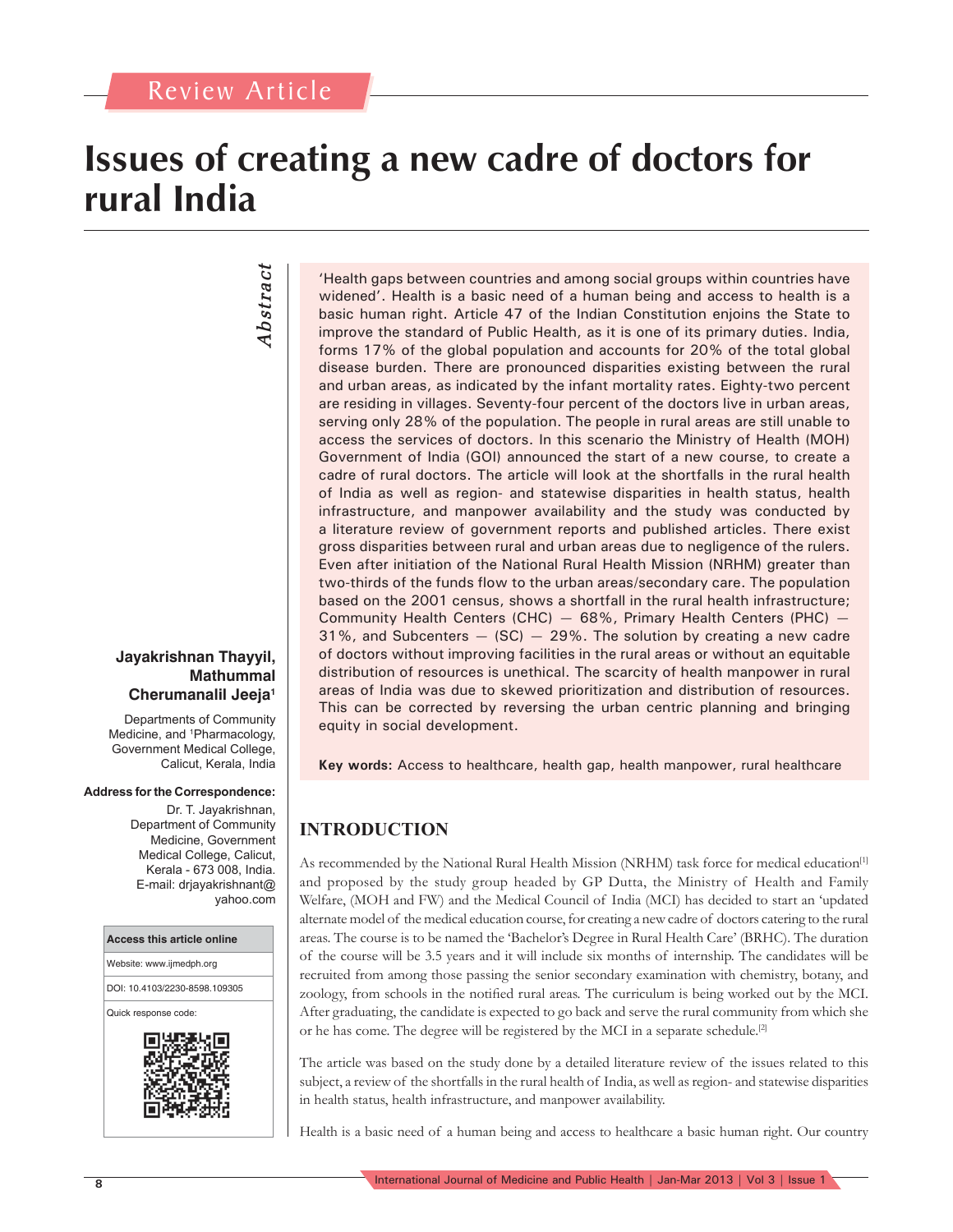has always recognized this fundamental claim of the citizenry. Article 47 of the Constitution enjoins the State to improve the standard of Public Health, as it is one of its primary duties. In broad conceptual terms, India has always been committed to comprehensive healthcare for all. In truth, the government never spelt out what constituted 'comprehensive healthcare.' There was little systematic progress toward a standardized and sustainable health system.[1]

Over the five decades since independence, the overall state of health in the country has improved. The trend over time of basic health indicators reveals this clearly: However, despite this improvement, the general health indices in the country are below average for developing countries, and are also way below socially acceptable levels. With 17% of the global population, the country accounts for 20% of the total global disease burden, 23% child deaths, 20% maternal deaths, and 30% tuberculosis (TB) cases.[1] India continues to bear a disproportionate portion of the global burden of pre-transition communicable diseases ― the estimated prevalence of TB, malaria, and typhoid was 131, 134, and 73 per one lakh population.[3]

#### **Regional variation in the health status**

More significant than all these macro-level statistics is the fact that the average health indicators hide a wide range of variations between different parts of the country. Infant mortality rate (IMR) is considered to be a very good social development indicator. As per the sample registration system, (SRS) 2007 reports that the IMR in the Indian urban area is 37 compared to 61 in the rural areas. IMR in Madhya Pradesh is 82 and in Orissa 83, which is more than eight times higher than that in Kerala 11. There is also a pronounced disparity between rural and urban areas ― in Andhra Pradesh, the rural IMR is 67 compared to 33 in the urban areas; and in Karnataka the rural IMR is 61 as against 24 in the urban areas.<sup>[1]</sup> The NFHS III reports that in rural areas the IMR shows an increasing trend. The high degree of variation of health indices is itself a reflection of the high variance in the availability of healthcare services in different parts of the country.

Although rural people account for nearly three-fourths of the country's population, they are denied even the basic medical care required for treating the common and preventable medical problems that constitute 80% of all medical conditions. The primary reason for this difference in the availability of primary healthcare services is the human resource crisis. There is an acute shortage of medical professionals on the one hand due to iniquitous distribution.[4]

On the basis of the health status of the population, and the existing capacity of the health service delivery system, the states within the country can be divided into four main groups. The group with the highest health standards (Kerala and Tamil Nadu) covers 9.1% of the population; and at the other end of the spectrum, the group with the lowest health standards (Assam, Bihar, and Jharkhand) covers 13.1% of the population.[1] The former states achieved this status by social measures and political will, and equity in distribution of health resources.[3]

#### **Public healthcare system**

The primary healthcare infrastructure in the country is a three-tier system with Subcenters (SC) (*n* = 146,036), Primary Health Centers (PHC) (*n* = 23,458), and Community Health Centers (CHCs) (*n* = 4,276). The Subcenters are the most peripheral and the first contact point between the healthcare system and the community.<sup>[5]</sup> The PHC is the first contact point between the village community and the certified medical officer. A CHC, with specialized services in the form of surgeons, obstetricians, gynecologists, physicians, and pediatricians, is a referral unit for PHCs.

The public sector provides 18% of the total outpatient care, 44% of the inpatient care, 54% of the institutional deliveries, 60% of the prenatal care visits, and 90% of the immunization.[1] The private sector provides 58% of the hospitals, 29% of the beds in the hospitals, and 81% of the doctors.[1] The quantum of health services it provides is large, but is of poor and uneven quality. The private sector has wide variations; at one end providing world class services beyond the capacity of most Indians and at the other end poor quality unregulated/underqualified.<sup>[3]</sup>

#### **Health manpower**

The number of trained medical practitioners in the country is as high as 1.4 million, including 0.7 million graduate allopaths. The number of allopathic doctors in urban areas is four times that in the rural areas. However, the rural areas are still unable to access the services of the allopaths. Seventy four percent of the graduate doctors live in urban areas, serving only 28% of the national population, while the rural population remains largely unserved, not due to scarcity, but mainly due to non-equity in distribution. Due to this the rural population has to depend on the services of the 'quacks' whose services are rampant in such areas.

The number of allopathic doctors possessing recognized medical qualifications and registered with the state medical councils for the years 2007 and 2008, were 708,043 and 725,190, respectively. Out of this only 24,375 were employed in the public sector (3.4%) and the rest were working in private care, mostly in the urban areas.[6] In other words, the total doctor population ratio was 1:1,676 (public + private sector combined) and in public sector the ratio was only 1:34,000. One of the causes for scarcity of doctors in the rural public sector was not reluctance, but insufficient posts. Therefore, for getting adequate service to people, the State Health Ministry had to create more posts of doctors in the public health facilities. Contrary to this, most of the posts created under NRHM were for a contract period of one year, which most of the doctors would not stick to.

As on March, 2008, the overall shortfall for doctors at PHCs was 19% of the total requirement. In the absence of doctors the health workers had to give primary healthcare services, which were also deficient, which clearly showed the interest of our rulers in rural health issues. The shortfalls were as follows: In the posts of health worker females (HW-F)/Auxiliary nurse midwife (ANM) it was 12.4%, for health worker males (HW-M) it was 56.8%, in the case of Health Assistant (Female)/LHV the shortfall was 29.1%, and in that of Health Assistant (Male) it was 39.1%.[5]

#### **Manpower shortage in rural areas**

The created posts are insufficient to meet the needs. Moreover, even in the created posts, large proportions remain vacant, especially in remote areas. As per the available data, overall about 13% of the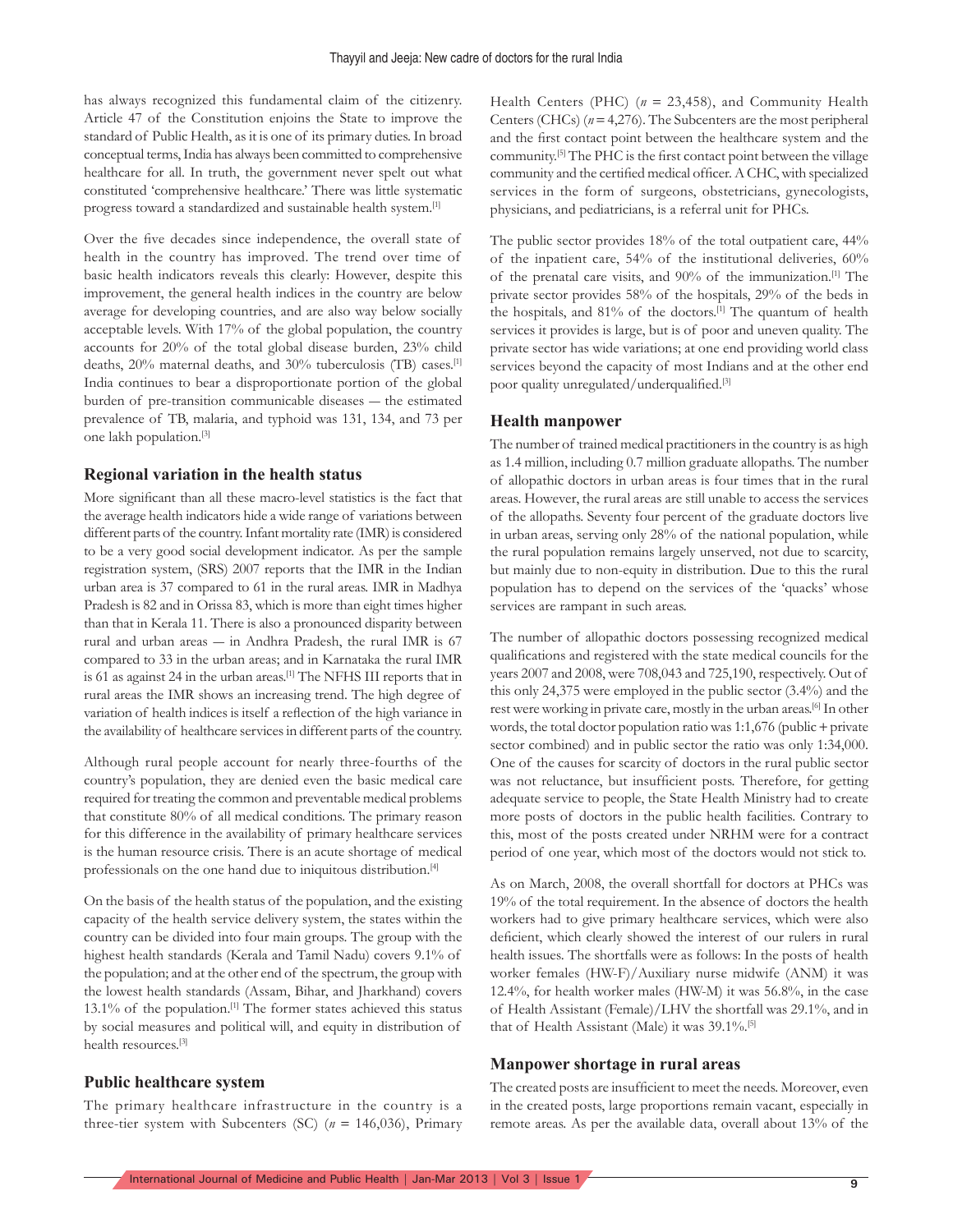doctors at PHCs and 51.6% of the sanctioned posts of specialists at CHCs are vacant, which is clearly an alarming situation.

As on March, 2008, 12.4% of the PHCs were without a doctor, about 37.8% were without a laboratory technician, and 16.3% were without a pharmacist. In Bihar, 1,243 PHCs are functioning without Medical Officers.<sup>[5]</sup> It is because of this large shortfall of doctors that the health centers are unable to deliver the larger part of the Primary Healthcare package. Therefore, the governments need to have a political will to fill the existing vacancy. At the same time as a patchwork, the fresh unexperienced junior doctors have been asked to work in rural PHCs, as a part of compulsory rural service. Compulsion fills up vacancies much more at the apparent level than at the real level. It also provides a poor quality person for these jobs, with very short-term commitments to work there. After all, one can force a horse to the water, but one cannot make it drink.[6] These arrangements also deny the marginalized rural people from getting appropriate care. The idea of a new course is to encourage students from rural areas to take up medicine and then provide services in their local areas. If these graduates cannot perform surgical procedures, how will they manage road traffic accidents and surgical emergencies?

#### **Infrastructure shortage**

Even after 60 years of acquiring independence, there is an acute shortage of physical infrastructure in the public health sector. As per the statistics available on March 2008, based on the 2001 Population Census, the shortfall in the rural health infrastructure is of 20,486 Subcenters, 4,477 PHCs, and 2,337 CHCs.<sup>[5]</sup> The deficiencies for different levels of service centers in the year 2004, had been as follows: CHC — 68%; PHC — 31%; SC — 29%.<sup>[2]</sup> The shortage is evidently more in the remote rural areas where there is need for services; and without health centers how can health services be delivered?

Out of the total 23,458 PHCs in India, 1,212 (5%) have no buildings. As per our country norms, one PHC has to cater service to a population of 30,000. In 13 states one PHC has to cater to a population of more than 30000, and it is worse in Bihar, Jharkhand, and West Bengal. During the period of the Eleventh plan, the increase in the number of PHCs has been only 4% and that of CHCs has been 5%, which does not consider the need or equity.<sup>[3]</sup> Without a health center in the geographical area, how can we ensure accessibility of health service to the rural area? Even under the NRHM scheme the newly constructed hospitals are mostly urban centered (70:30).

#### **Reluctance of doctors to work in rural areas**

It is generally stated that most doctors who have grown up and been trained in an urban setup are reluctant to work in a rural setup. The few with a rural background acquire an urban mindset in the course of their training, which is focused around a tertiary care hospital. When a doctor is posted in a rural area, the minimum expectation is for a residential accommodation of reasonable quality, with water and electricity connection. As per the available statistics 27% of the PHCs in Jharkhand have no road accessibility and 34.5% of the PHCs have no drinking water available. Forty-five percent of the PHCs in Assam have no electricity supply and in Bihar 78% of the PHCs have no phone connections.<sup>[5]</sup> How can we ask our young graduates to take over charge of such PHCs? The solution lies in improving road communication with villages; making the basic amenities of life, including quality education for children, available and within reach of the rural areas, along with evolving a fair system of posting and transfer.<sup>[7]</sup>

To attract young doctors to rural areas and enable such health sector functionaries to cope with the social and infrastructural shortcomings, the task force has given suggestions, which are neglected by the authorities. One method is to offer some monetary compensation by way of a 'hardship allowance/rural allowance' of at least Rs. 3000/- per month. The second recommendation is that 50% of the postgraduate seats in medical colleges be reserved for government doctors who have served in rural areas for over five years.[1] Such a provision would make over 5000 postgraduate seats available to government doctors, and this would be a significant incentive for young doctors serving in rural areas.

#### **Medical education**

There are about 300 medical colleges, with an annual admission of about 34,000 functioning in our country.[8] They are functioning without considering the regional distribution or need of the people. MBBS seats of 66.6% and 63% of the medical colleges are functioning in six southern states. In contrast to this, the backward Empowerd Action Group (EAG) states have got only 17.5% seats, and the nine North eastern states have only 2.5%seats. These states have an urgent need and scarcity of doctors. Instead of starting the BRHC courses in those 300 backward districts where there is no existing medical college, the government can start new rural medical colleges in the backward districts of the states, with rural reservations, by utilizing the facilities of the existing district hospitals. The government could grant a waiver or high concession in fees to those who join the MBBS course, under a bond, with a surety that they would serve in the rural area for three years after graduation.[9] Likewise, doctors starting a hospital in rural areas should be given financial and other incentives. More hospitals in rural areas will automatically mean more jobs for doctors there.[9]

As per the MCI spokespersons 'the model would be piloted in a few government institutions. If the trial proved to be a success, the model would be extended to the private sector'. This gave us a clue that in the case of BRHC, the interest was not in serving the poor, but in privatization and commercialization, as in the case of the MBBS course.

#### **Issues**

Do we need another substandard undergraduate degree to help our rural population because most of our trained doctors are unwilling to serve them?

Can we make the medical rural service more attractive to motivate young doctors to join in Public Health Service?

The attempt is to segregate medical services at three levels — the first is the level of primary healthcare services that can be delivered with an optimal level of competence by the short-course health practitioner, exclusively for rural areas, the second category is of the balance of